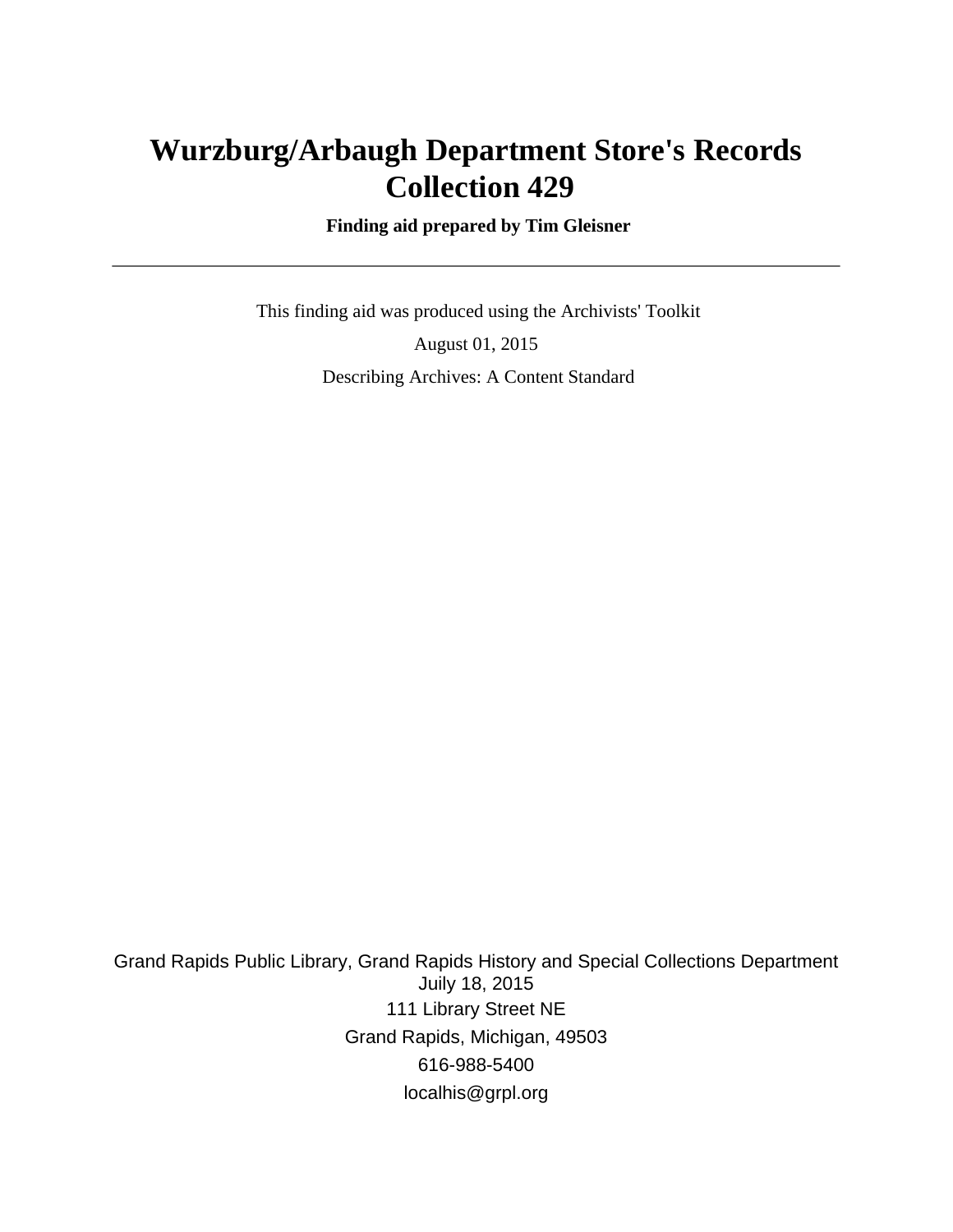# **Table of Contents**

l,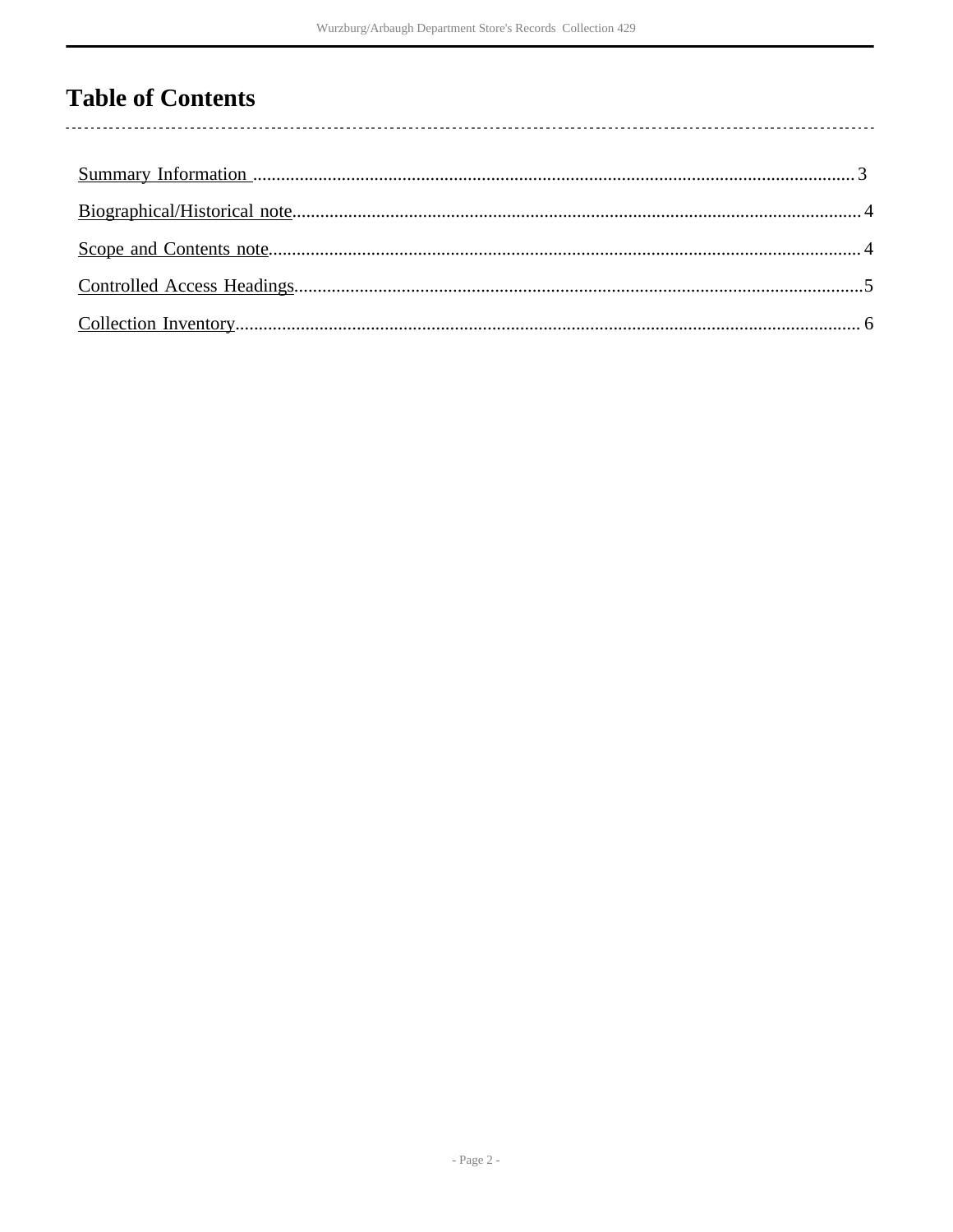# <span id="page-2-0"></span>**Summary Information**

| <b>Repository</b> | Grand Rapids Public Library, Grand Rapids History and Special<br><b>Collections Department</b>                                                                                                                                                                                                                                                                      |
|-------------------|---------------------------------------------------------------------------------------------------------------------------------------------------------------------------------------------------------------------------------------------------------------------------------------------------------------------------------------------------------------------|
| <b>Title</b>      | Wurzburg/Arbaugh Department Store's Records                                                                                                                                                                                                                                                                                                                         |
| Date [inclusive]  | 1872-1955                                                                                                                                                                                                                                                                                                                                                           |
| <b>Extent</b>     | 2.0 Linear feet                                                                                                                                                                                                                                                                                                                                                     |
| Language          | English                                                                                                                                                                                                                                                                                                                                                             |
| <b>Abstract</b>   | The Wurzburg/Arbaugh Department Store Records contains items that<br>range from the late 1940's to early 1950's. It was during this time period<br>that Wurzburg's was expanding and renewing their retail brand. This<br>meant an expansion into other retail markets, including the Lansing area<br>and a renovation of their prescence in downtown Grand Rapids. |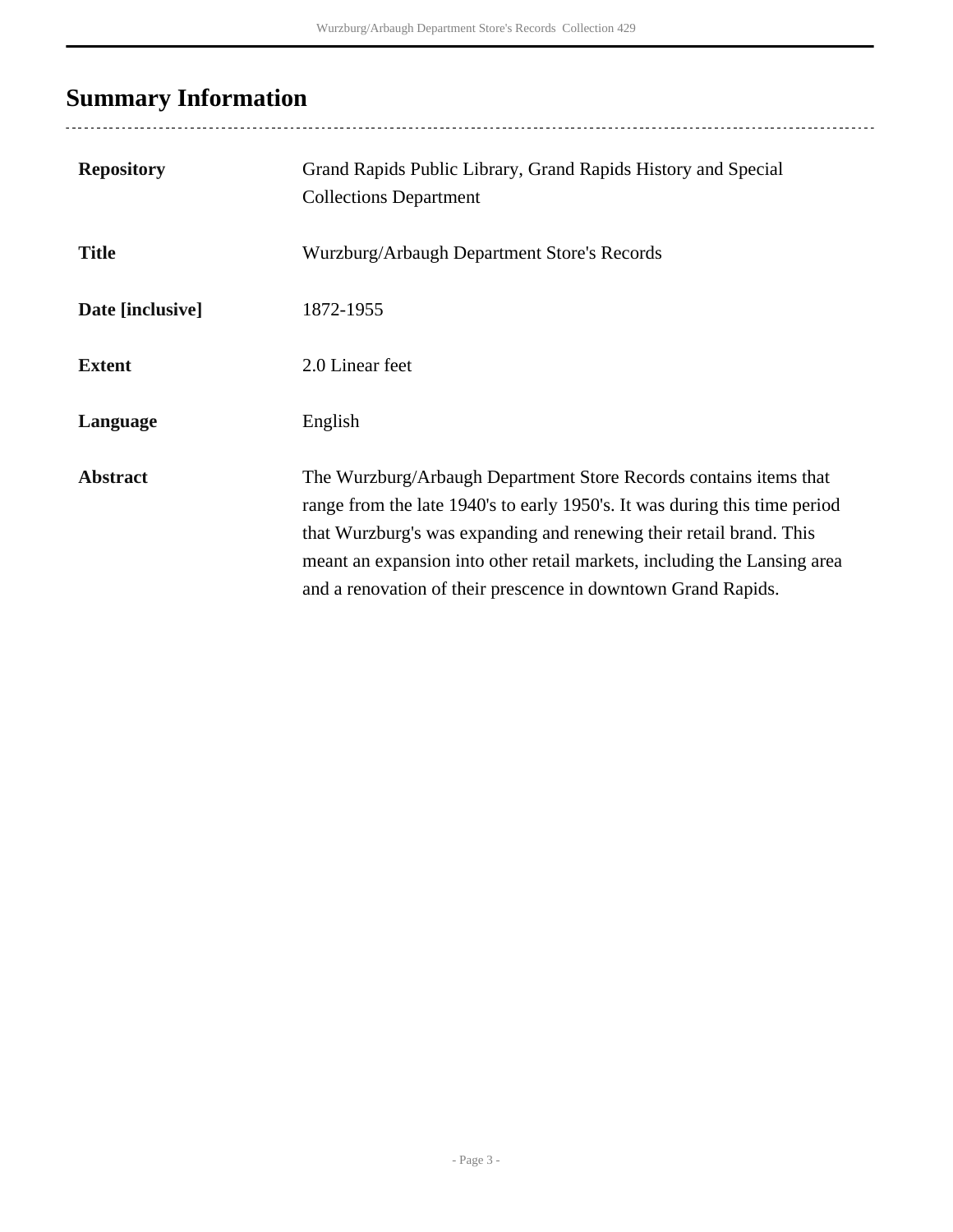### <span id="page-3-0"></span>**Biographical/Historical note**

Founded in 1872 by Frederick Wurzburg, Wurzburg's Department store was to become one of the leading department stores of Grand Rapids in the 19th and 20th centuries. The original store was located at Crescent and Canal Streets and occupied the first two floors of the building there. In 1913 Wurzburg's expanded and relocated to a location on Monroe Avenue and extended to Bond Avenue. It was in the 1913 location until it moved to Monroe and Ottawa in 1951. At this location Wurzburg's occupied the former Herpolsheimer's. While here Wurzburg's completely remodeled the building with a new addition added onto the Southwest corner of the building. It was during the 1950's that Wurzburg's Department Store acquired Arbaugh's Department Store of Lansing. This acquisition allowed Wurzburg's to expand into the Lansing market and coincided with Wurzburg's expansion into the Grand Rapids suburban market.

### <span id="page-3-1"></span>**Scope and Contents note**

The materials contained within this collection are concerned mainly with the time period between 1945-1955. It was during this time that Wurzburg's Department Store had acquired the old Herpolsheimer's Department Store buidling and had completely renovated it to become the new flagship store of Wurzburg's. This is relfected by the folio size document is contained within this collection that showcases the new Wurzburg flagship store.

It was also during this same time period that Wurzburg's started to branch out into the suburban communities of Grand Rapids, building stores on the Beltline, 28th Street and other locations. During this same expansion Wurzburg's acquired Arbaugh Department Store which was located in Lansing. This acquisition is reflected by the stock certificate book that is contained within this collection.

### **Administrative Information**

#### **Publication Information**

Grand Rapids Public Library, Grand Rapids History and Special Collections Department Juily 18, 2015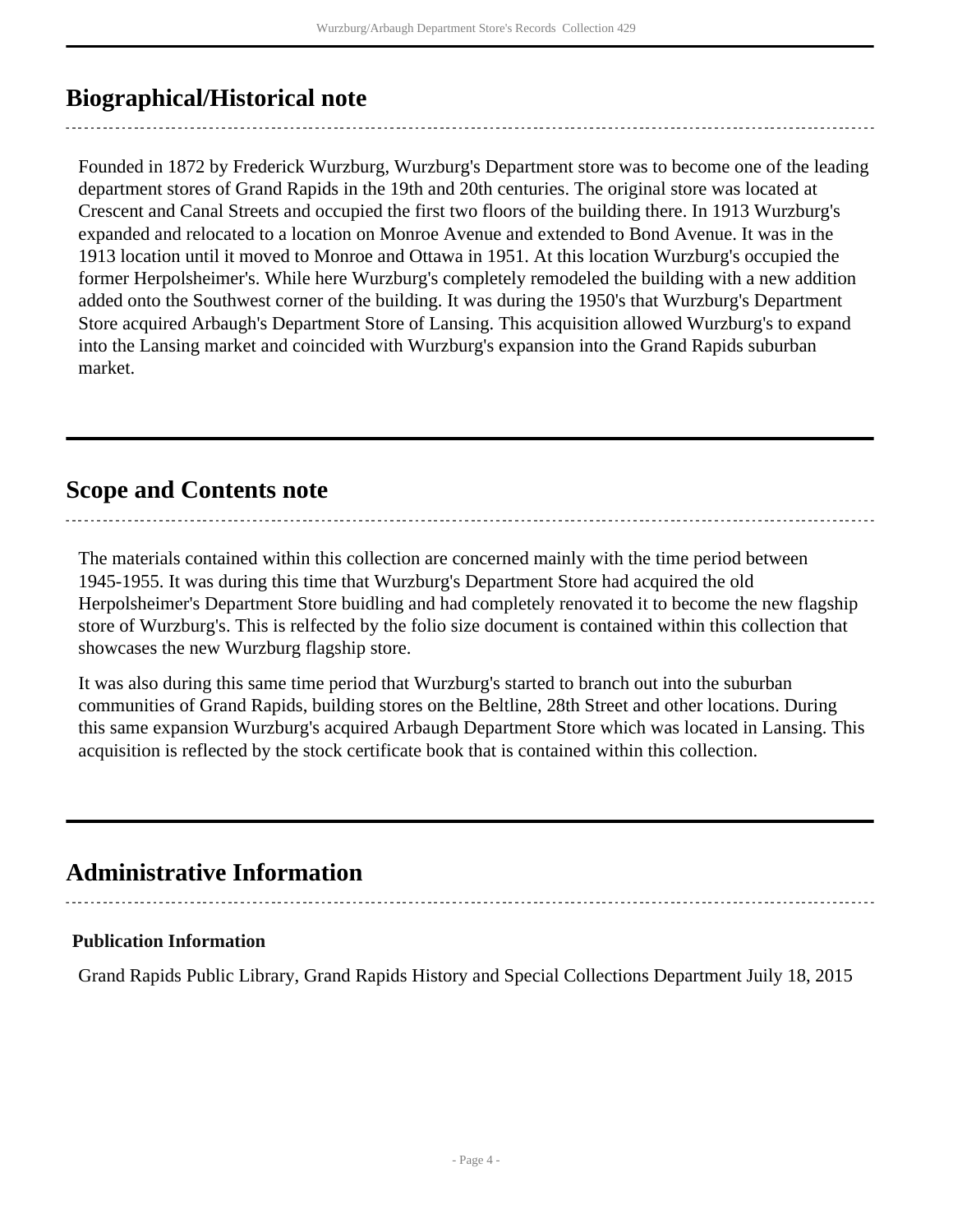## <span id="page-4-0"></span>**Controlled Access Headings**

 $\ddotsc$ 

### **Geographic Name(s)**

• Grand Rapids (Mich.) -- History -- 20th Century

#### **Subject(s)**

- Business Enterprises -- Michigan -- Grand Rapids Region
- Stores, Retail